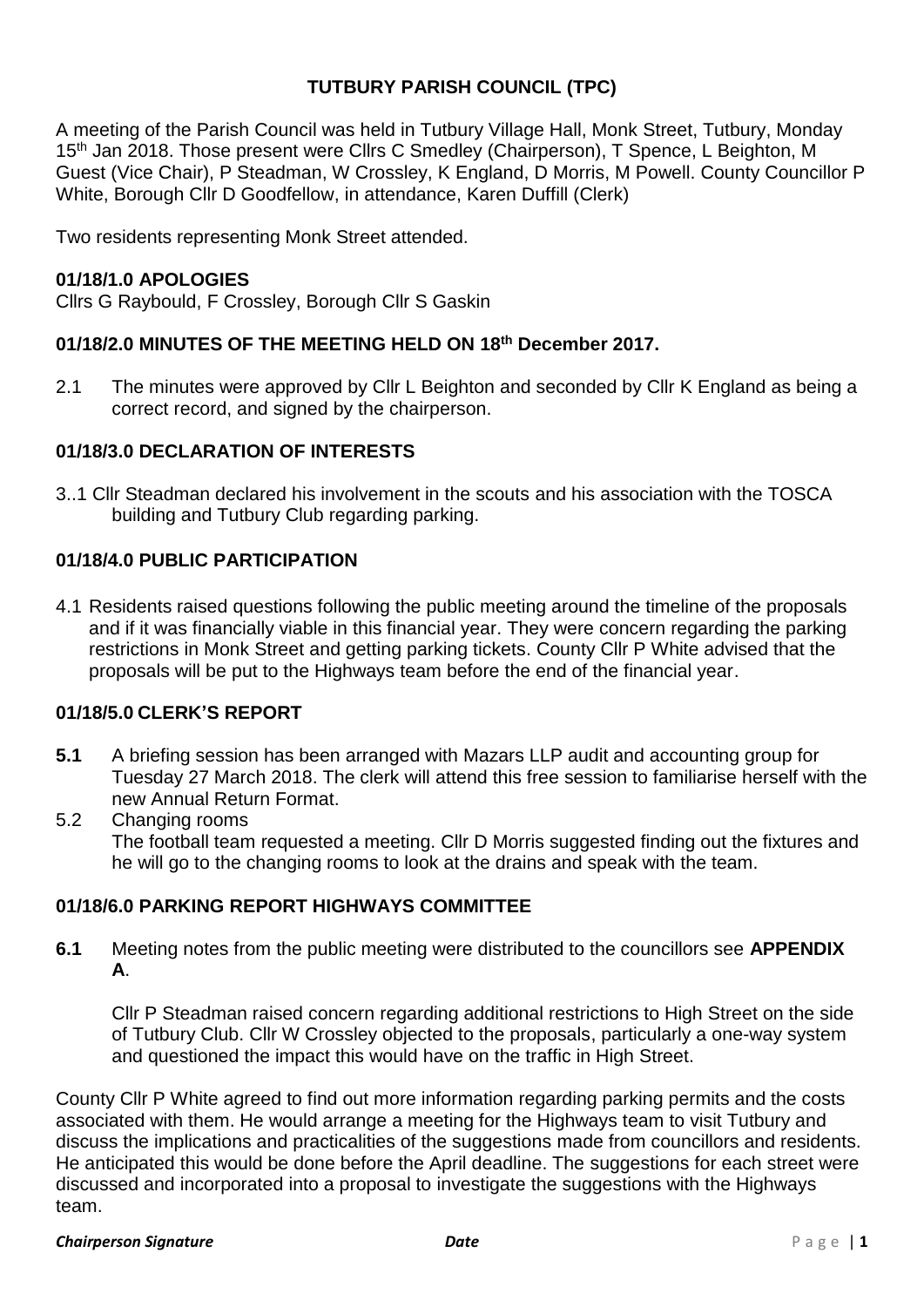The majority of councillors voted in favour of this proposal. Cllr W Crossley objected. One councillor abstained from voting

## **RESOLUTION**

**. A document listing the proposals will be sent to the Highways team, to investigate the suggestions from councillors and parishioners.**

#### **Further consultation will take place with the full council once the proposals have been investigated.**

#### **01/18/7.0 BOROUGH AND COUNTY COUNCILLOR REPORT**

- **7.1** Borough Council D Goodfellow attended the parking meeting and will do all he can to relocate the recycling bins in Duke Street to create more parking spaces and will investigate how Duke Street car park usage impacts on the parking in the village.
- **7.2** Dog fouling update Stencilling has been carried out in High St to address it. Cllr D Goodfellow stated that if dog fouling was reported to the Borough Council in more areas, they could be addressed. Cllr Guest suggested Parish councillors spraying dog mess with biodegradable paint to highlight the mess and embarrass the dog owners.

#### **01/18/8.0 COMMUNITY BUILDING COMMITTEE REPORT**

- **8.1** An update was received from the committee see **Appendix B**. A confirmed list of outstanding questions has been submitted but only the Borough Council have responded.
- **8.2** Cllrs discussed changing the layout of the proposed building to make the space more flexible. Cllr P Steadman approved the idea of making the changing rooms more of a flexible space. Suggestions regarding internal layout were discussed. Cllr T Spence Smith proposed that these were sent to Peveril to consider. All councillors were in favour.

#### **Resolution**

Contact Peveril to discuss possible layout changes to the building.

**8.3** The parish council have sought legal advice from the Parish Council Association. To find out if it is legally possible for the Borough Council to sign an agreement that impacts financially on another party (parish) with the other party not having being part of the original signing. Borough Councillor D Goodfellow has asked the deputy leader to look at the legal fees and will work with planning to find a possible solution of progressing without the parish council paying legal fees.

#### **01/18/9.0 WEBSITE UPDATE**

**9.1** The web site domain Tutburyparishcouncil.co.uk has been purchased, along with email addresses that will be set up for all councillors. This would mean that all councillors would be provided with a council email address. The clerk will now compile an appropriate structure and list of content to be included on the website and loaded throughout February.

#### **01/18/10.0 TO REVIEW FINANCIAL REGULATIONS**

**10.1** No additional suggestions were required for the Financial Regulations. Cllr T Spencer Smith proposed that no update was required, seconded by Cllr Guest.

#### **01/18/11.0 TO REVIEW STANDING ORDERS**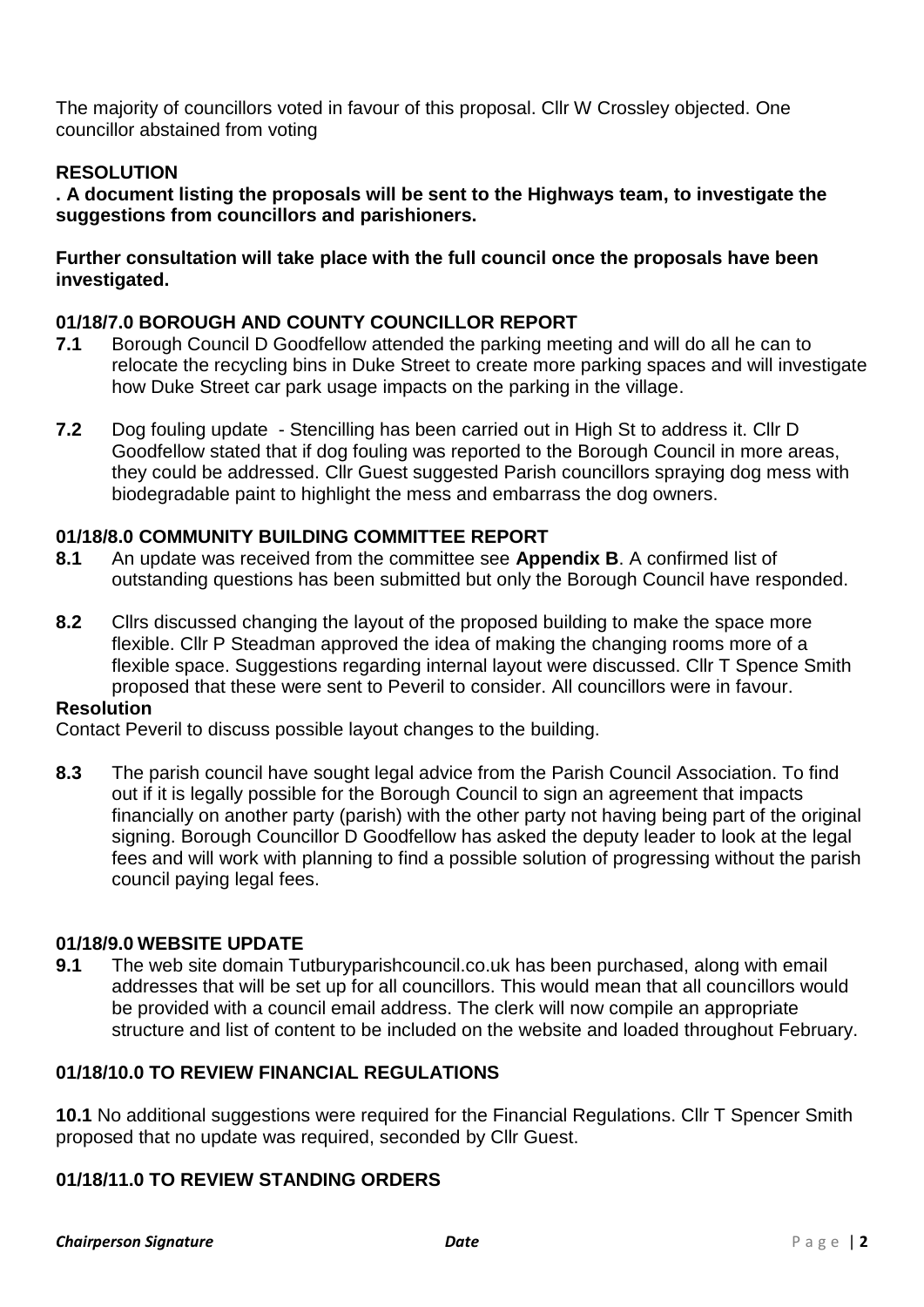11.1 No additional suggestions were required for the Standing Orders. Cllr T Spencer Smith proposed that no update was required, seconded by Cllr Guest.

## **01/18/12.0 ACCOUNTS FOR PAYMENT**

12.1 Accounts were approved for payment, proposed by Cllr W Crossley and Seconded Cllr M Guest.

|                                     |                        | <b>SUB</b> | <b>VAT</b> | <b>TOTAL</b> |
|-------------------------------------|------------------------|------------|------------|--------------|
|                                     |                        |            |            |              |
|                                     | Strimmer head          |            |            |              |
| Aucuba Landscapes                   | for Elm Lane           | 39.50      | 7.90       | 47.40        |
|                                     |                        |            |            |              |
|                                     | Churchyard             |            |            |              |
|                                     | contract inv           |            |            |              |
| Aucuba Landscapes                   | 3937                   | 198.87     | 39.77      | 238.64       |
|                                     | Legionella             |            |            |              |
| <b>Sterilizing services</b>         | control Month          |            |            |              |
|                                     | check inv 37093        | 36.00      | 7.20       | 43.20        |
|                                     | Clerks                 |            |            |              |
|                                     | Employer               |            |            |              |
| <b>Staffordshire County Pension</b> | Pension                |            |            |              |
| Fund                                | contribution           | 471.45     |            | 471.45       |
|                                     | Clerks                 |            |            |              |
|                                     | Employee               |            |            |              |
| <b>Staffordshire County Pension</b> | Pension                |            |            |              |
| Fund                                | contribution           | 216.8      |            | 216.80       |
|                                     |                        |            |            |              |
|                                     | National               |            |            |              |
| <b>HMRC</b>                         | Insurance              | 442.06     |            | 442.06       |
|                                     |                        |            |            |              |
|                                     | <b>Clerks Salary</b>   |            |            |              |
| <b>Karen Duffill</b>                | and overtime           | 1664       |            | 1664.00      |
|                                     |                        |            |            |              |
|                                     |                        |            |            |              |
| Karen Duffill                       | <b>Clerks Expenses</b> | 25.92      |            | 25.92        |
|                                     | Website hosting        |            |            |              |
| Go Daddy - Karen Duffill            | and email              |            |            |              |
| receipt                             | accounts               | 251.64     | 50.33      | 301.97       |

### **01/18/13.0 GRANTS FOR LOCAL ORGANISATIONS – TUTBURY PRESCHOOL OUTDOOR CLASSROOM**

**13.1** A grant application had been received from Tutbury preschool for financial support of £500 for the development of an outdoor classroom and water wall. Cllrs questioned where this would be position in the grounds of TOSCA building and if the structure was portable. The clerk will seek further confirmation to allow the council to decide on the application.

# **01/18/14.0 RIGHTS OF WAY CATEGORISATION**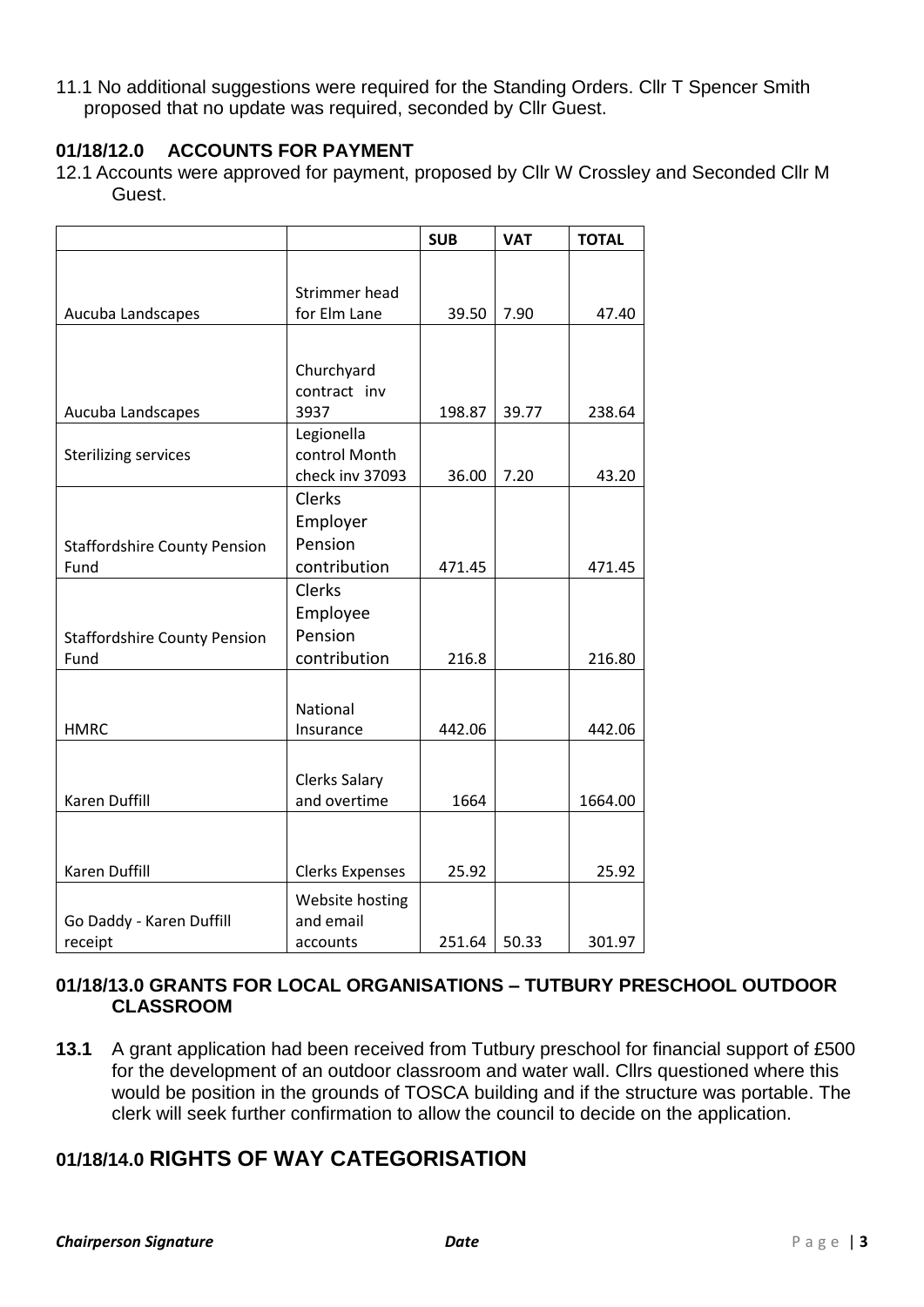**14.1** The provisional categorisation of each right of way is just a starting point. The consultation is asking for more local knowledge to inform the final decision

Tutbury Parish Council response was completed by Cllr Smedley. However, Cllrs suggested additional comments to be included in the consultation.

The following footpaths were noted as being important in the village and should also be included

The footpath at the end of Wakefield Avenue is used but Norman Rd is more popular. However, Wakefield Avenue should still be categorised as Category A. Burton Rd to Cornmill Lane/Closed Bank footpath should also be Cat A. Ludgate St to Chatsworth drive is used by school children and should also be a category A.

## **RESOLUTION**

The clerk will send through the additional comments.

## **01/18/15.0 TUTBURY TWINNING TO FORM AN ADVISORY COMMITTEE**

**15.1** Cllr T Spencer Smith informed the council about what Twinning was about. It Is an integral part of the Parish Council and should be formalised as one of the advisory committees in the new Structure. Cllr Spencer Smith is chair of the current Twinning Society and Cllr W Crossley is president. Cllr M Guest is also part of Twinning society. This is a valuable part of the community and has integrated schools and football teams in their visits to Ollainville in France. These opportunities are open to everyone to join in the Twinning events. Cllrs agreed that the Cllr T Spencer Smith would be the lead councillor and Cllr Guest and W Crossley would also be part of the advisory group.

## **RESOLUTION**

The clerk will update the committee structure to include the Twining Group.

## **01/18/16.0 CORRESPONDENCE**

- **16.1 Local Councillor Training Course – Tuesday 6 February 2018 A Local Councillor Training Course has been arranged for Tuesday 6 February 2018 Cllrs T Spencer Smith, K England and P Steadman will attend.**
- **16.2** A parishioner has written to raise concern regarding the overstretched doctor's surgery. The email has been forwarded to the Borough and County Councillors to raise on the relevant medical committees. The clerk noted that if a future development came to Tutbury then extra provision should be catered for in the CIL monies available. Cllrs suggested inviting representatives from the surgery to the annual meeting to update the parish on their provision.
- **16.3** A further update regarding the General Data Protection regulations has been received detailed in the clerk's report.

## **01/18/17.0 PLANNING MATTERS -TO REVIEW RECENT APPLICATIONS**

P/2017/01402 Proposal: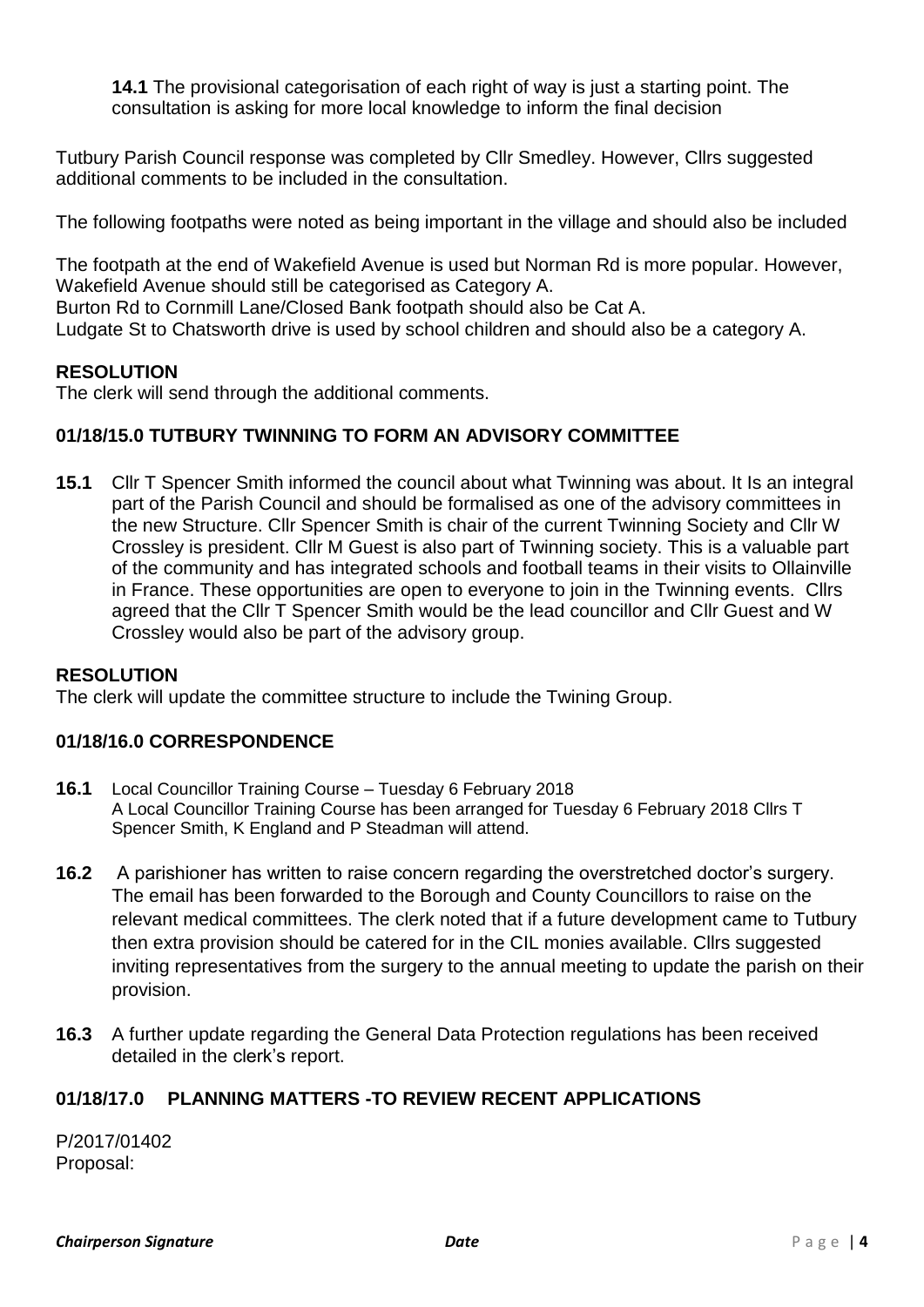Demolition of existing store room and conservatory and erection of a part two storey, part single storey, rear extension (Amended Description and Plans)

Location: 46 Park Lane **Tutbury** The above application has been **revised**. **NO OBJECTION**

## **DECISION**

Removal of two existing chimneys and single attached garage to facilitate the erection of a twostorey side extension

The Mount, 2 Belmot Road, Tutbury, Staffordshire, DE13 9NL

#### **PERMITTED**

### **01/18/18.0 ITEMS FOR THE NEXT AGENDA**

Community Building **Website** Parking Burial ground 100 years WW1 commemoration event New Historic street sign for Tutbury Policies communicant and media policy Street cleaning Annual Parish Meeting

#### **DATE OF THE NEXT MEETING**

Feb 5<sup>th</sup> Church Committee meeting Feb 19th Full Parish Meeting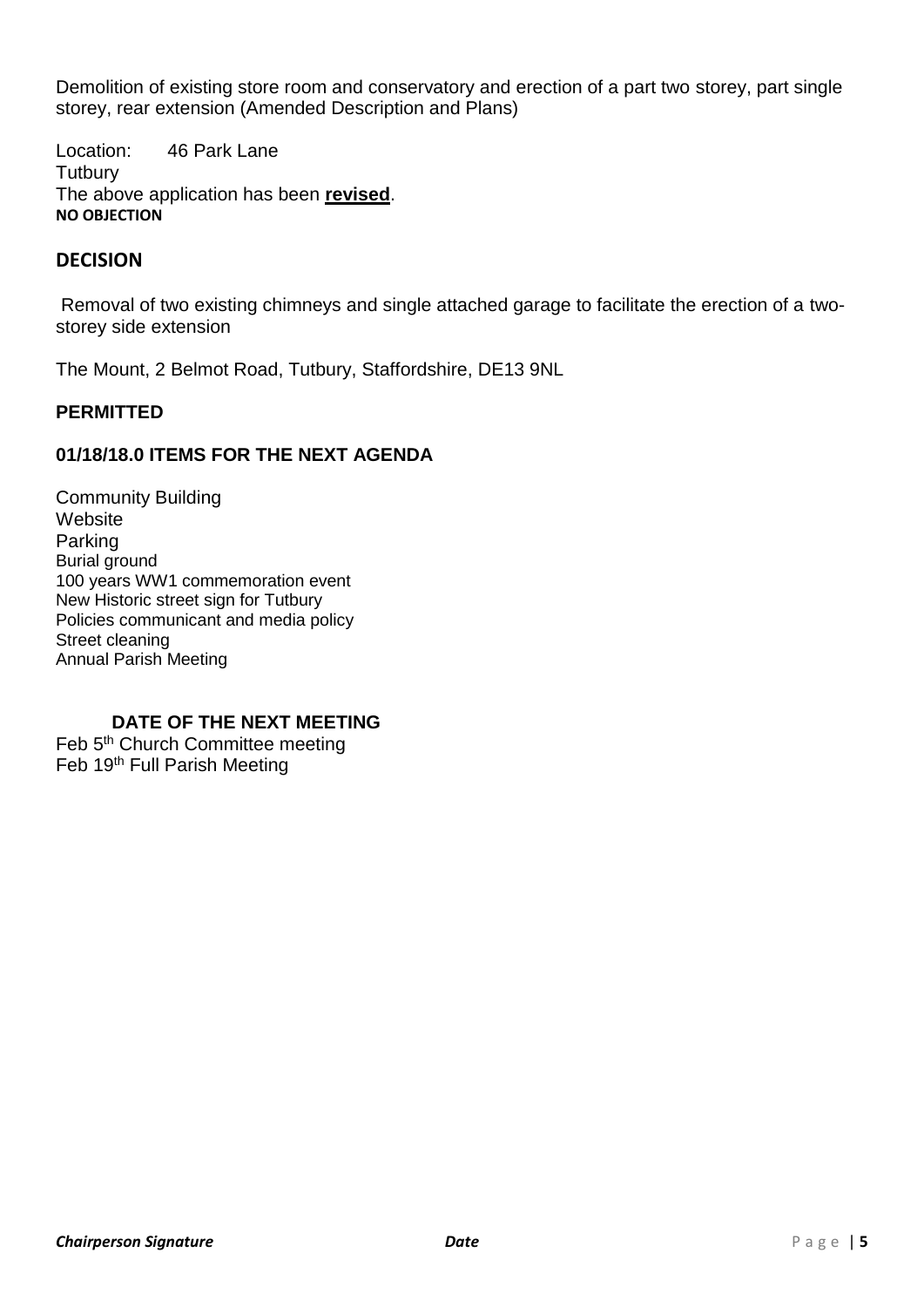## **APPENDIX A**

#### **HIGHWAYS MEETING – 9 th JANUARY 2018**

**16 residents attended, County Cllr P White, Borough Cllrs S Gaskin and D Goodfellow. Parish Councillors C Smedley, F Crossley, M Powell, D Morris.**

**Monk St** - Residents Passes were mentioned frequently – is it possible to retain the restrictions already in place – but if residents have a valid pass they would be allowed to park without restrictions?

If residents' passes were not an option remove parking restrictions at the bottom part of Monk Street. If it became residents only parking then that would remove intermittent parking by visitors to the shops and vets/dentist/doctors, an option to alter the other restriction notices on Monk Street to Mon - Friday instead of Mon – Saturday, However the dentist is now open on Saturdays.

Residents were concerned about the safety of pedestrians as cars frequently drive on the pavements to allow the traffic to continue to flow otherwise traffic is gridlocked.

A One-way system on Monk Street **some** residents did show support for a one-way system on Monk St no vote was requested. However, there were concerns how this would impact on the speed of the traffic on Monk Street, already noted as a problem. Tim Buxton from County Highways in the past has suggested that parking can be used to slow down traffic by using a chicane effect. Residents requested that the restrictions were more of a priority than a oneway system if this has an impact on the budget and the implementation of the other parking restrictions There needs to be clarification on a one-way system as some interpret this to mean Monk Street and others Monk St High St and Duke St.

**High St** – possibility of using D&P car park –

Brewery or owners of the Dog and Partridge could be approached regarding their car park being used by shop workers and others on High Street 8am - 6pm to free up on road spaces for High Street customers/visitors.

Also, large car park at the rear of the tea rooms – although from experience this can be difficult to exit safely from at times

One-way system – to relief problems from vehicles overhanging on the left – hand side (going up) and the problems buses have in negotiating

No issues appeared to be raised in respect of existing parking restrictions – if it was removed vehicles and shop owners would tend to park there all day – exasperating the problem further.

Implement restricted parking on the residents' side if residents could have permits and shop workers could park elsewhere.

**Cornmill Lane/ Lower High St** – discussions in respect of outside the Bank -vehicles abusing the 20 minutes waiting – could the yellow lines be removed along from the Bank – or create chicane effect to increase parking ability.

There was a safety concern raised regarding parking that blocks the visibility of the access side roads off Cornmilll Lane should there be access lines down to prevent accidents here?

The County Council could investigate the possibility of a parking area where the grassed area of the Old School at Cornmill Lane to alleviate parking issues on Cornmill Lane. We realise of course that this will depend also on changes of users of the building and what happens when the lease here is up in 2 year's time and the impact this would have on the preschool.

#### . **Burton Street**

Review the yellow lines at the bottom part of Burton Street to see if they can be reduced to alleviate parking issues for residents here outside the forthcoming Indian restaurant.

Extend the yellow lines from Webb Corbett house to the top of Burton Street to the, or past the school to Ironwalls lane-

The County Council approach the Cross Keys regarding usage of their car park by families for school drop off and collections to alleviate on road parking outside the school which will be safer for all and keep the bus route clear

#### *Chairperson Signature Date* P a g e | **6**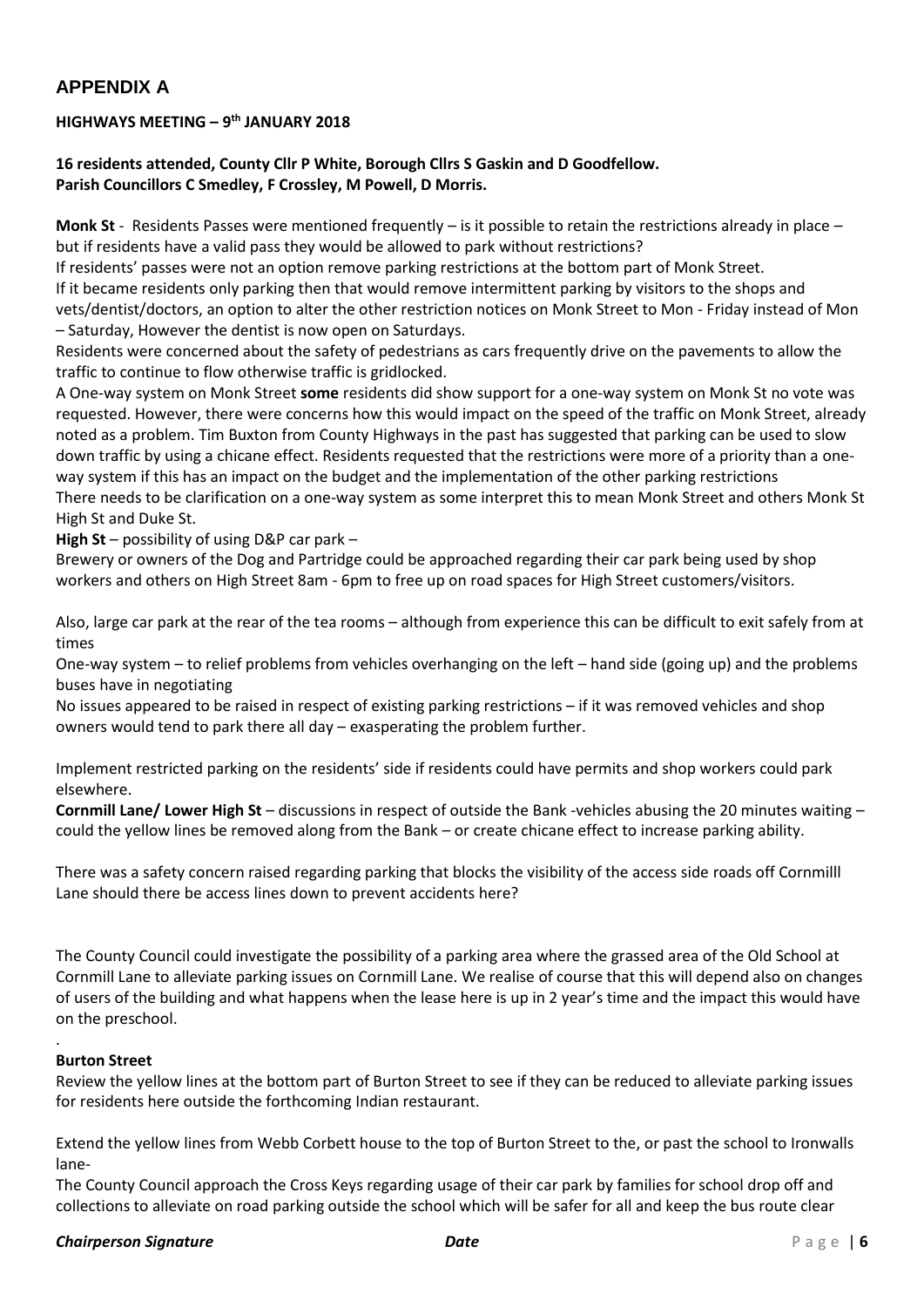during these times. Problems with cars parking on both sides off the road make it difficult for the bus to come through and reduces visibility on the brow of the hill. Made dangerous when the sun is low in the winter time.

**Ludgate St –** yellow lines extended on the right-hand side to the entrance to the Vine Car Park – this would then allow delivery vehicles to park to unload – avoiding having to mount the pavements in front of Webb Corbett House. Alternatively restrict parking for max 2 hours or unloading only between the Vine inn and New Inn on Ludgate Street. However, this would not remove the safety concerns of vehicles blocking the road and causing drivers to reverse back onto the island. Restrictions would need to allow the trade to continue for the pet shop, charity shop and post office.

#### **Duke Street**

Restrict parking for max 2 hours from the Post Office to end of Silk Mill Lane.

Investigate removing the bins to create extra spaces in the car park.

**Silk Mill Lane /Holts Lane** – remove bollards from pavement opposite the old silk mill

**Wakefield Ave** – could the corner leading to Holts Lane be altered to assist with bus turning (where the small white bollards have been placed)

Issues raised about having restrictions on the right-hand side – however, there is a disabled parking space marked on the road already

On parts of the pavements should be sufficient room to mark out space for car parking.

#### **Bridge Street**

Review the yellow lines on Bridge Street to see if they can be reduced to alleviate parking issues for residents here. **GENERAL** -potential weight restrictions for roads through Tutbury leading to Fauld (lorries should then use A50/515) Castle events Should have marshalling or a Park and Ride from Castle to remove issues from Park Lane and Castle St

## **Draft Proposal Subject to a Highways appraisal of safety concerns and councillor approval.**

To assess the safety and highways impact of removing double yellow lines in Bridget Street, Burton Street and Cornmill Lane.

Implementing Double yellow lines in Wakefield Ave on the bend where the bollards are to meet the exiting restrictions.

Investigate the impact of extending the yellow lines in Ludgate street from the Post Office and on Burton Street from Webb Corbett House.

For the County/Borough Council to liaise with businesses regarding shop workers parking and utilising the Dog and Partridge or other business premises. To alleviate High street parking and school parking at the Cross Keys. Monk streets restrictions look at changing or removing High St implement restrictions on Tutbury institute side

To implement extra restriction on Duke Street and High Street depending on the Feasibility of residents parking permits.

Review the restrictions in place should it be Mon to Fri 2 hours, 20 mins or 3 hours? And to assess the long stay provision.

To investigate the costs and implications of Residents Parking permits.

To investigate the costs and implications of a one-way system.

Review permissible parking on pavements with marking out parking spaces on Wakefield Avenue and Fishpond Lane. Review weight limits.

Safer parking on pavements.